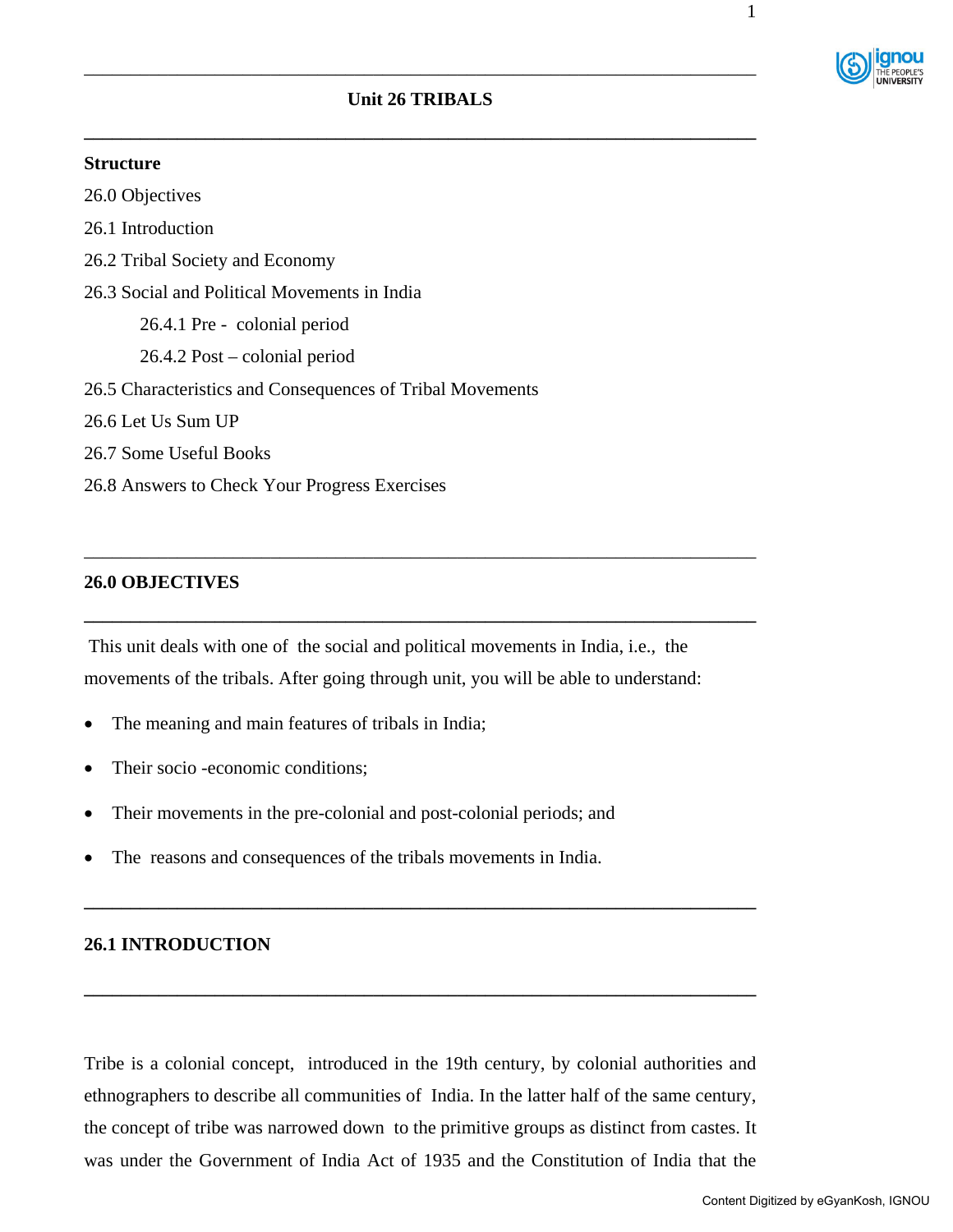

nomenclature of the Scheduled Tribe fully emerged. The Constitution of India does not define a tribe. The notion of the Scheduled Tribe has two aspects. It is administratively determined *inter alia* by the criteria of backwardness and remoteness – people living in forests and on hills. They are also called *adivasis* – the natives. The tribals like many other social groups have launched social and political movements for the reddressal of their grievances.

Most of the regions except the Southern pockets, the North –western region and the islands have witnessed several agitations of the tribals during the colonial and post – colonial periods. During the pre-colonial period tribals rose against the regional power of the Marathas or Rajputs. They resisted against the zamindars and non-tribal administrators. During the colonial period they struggled against the British rule for their autonomy. Birsa Munda revolt in Central India is best known example of this. There were also regio-political movements resisting against the non-tribal cultural authority through religious ideas

**\_\_\_\_\_\_\_\_\_\_\_\_\_\_\_\_\_\_\_\_\_\_\_\_\_\_\_\_\_\_\_\_\_\_\_\_\_\_\_\_\_\_\_\_\_\_\_\_\_\_\_\_\_\_\_\_\_\_\_\_\_\_\_\_\_\_\_\_\_\_\_**

**\_\_\_\_\_\_\_\_\_\_\_\_\_\_\_\_\_\_\_\_\_\_\_\_\_\_\_\_\_\_\_\_\_\_\_\_\_\_\_\_\_\_\_\_\_\_\_\_\_\_\_\_\_\_\_\_\_\_\_\_\_\_\_\_\_\_\_\_\_\_\_\_** 

#### **26.2 TRIBAL SOCIETY AND TRIBAL ECONOMY**

However, tribe in India today subsists on a single techno-economy of production. Most of them subsist on a combination of five modes or even more, of subsistence. The primitive technology, namely, hunting, food gathering and shifting and terrace cultivation is confined to the heavy monsoon zone covered by the tropical forests in the north-east, parts of eastern and central regions, the Nilgiris and the Andaman Islands. Pastoral economy which constitutes about 10 per cent of the tribal economy survives in the high altitude of the sub-Himalayan regions, the arid zones of Gujarat and Rajasthan, and in a small pocket in the Nilgiris. More than three quarter of tribal workers are engaged in the primary sector of economy, of which a majority are cultivators followed by agricultural labourers. A large number of them are engaged in livestock, forestry, fishing, hunting etc., and as workers in construction sector, mining and quarrying.

Though barter is reported among tribal communities on a significant scale compared to the non-tribals, almost the entire tribal economy today is in the vortex of market forces. There has been a marked shift among the tribal communities from the traditional to the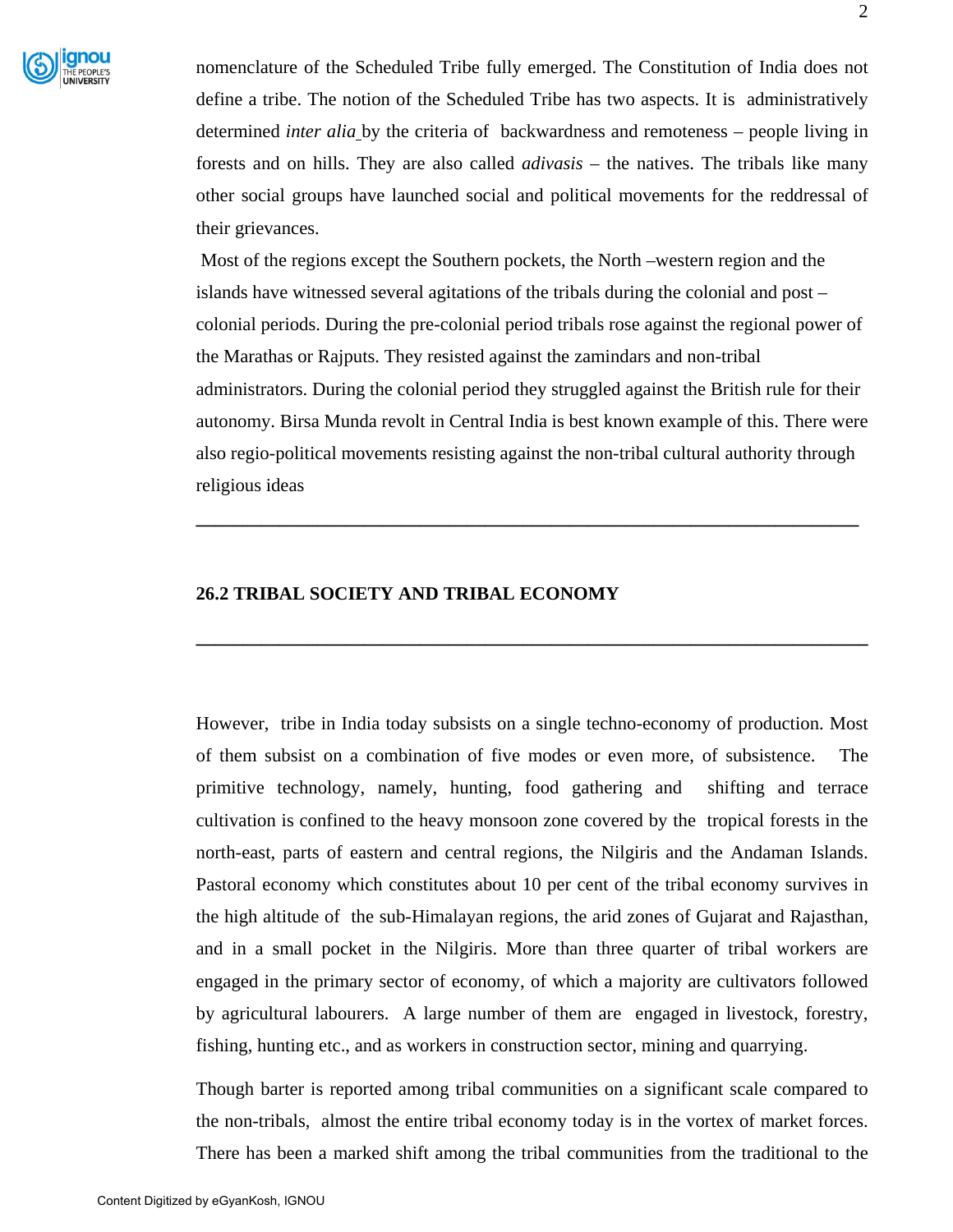

new occupations. For instance, a number of communities practising hunting and gathering has declined as forests have disappeared and wildlife has diminished. Ecological degradation has severely curtailed the related traditional occupations of the tribal communities. However, there is a rise in horticulture terrace cultivation settled cultivation, animal husbandry, sericulture and bee-keeping. The tribes are moving away from their traditional occupations and settling down as peasants and that they have taken up new vocations to augment their income and raise productivity. We also find evidence of diversification in the tribal economy. There is a sharp rise in the number of tribals employed in government and private services, self-employment, etc. Many of the traditional crafts have disappeared and spinning, in particular, has suffered. Related activities such as weaving , dyeing and printing have similarly suffered. Skin and hide work, etc. have undergone changes; stone carving has declined. But the number of tribals employed in mining and masonry has gone up steeply which suggests a new mobility.

The tribals are also craftsmen. Carving and body tattooing consist of the forms of arts and crafts prevailing among the tribal people. Wall painting and drawing have emerged as other major forms of art in recent years. In fact there has been a significant revival of these forms of art on a commercial scale among the Warlis, Rabaris, Rathawas and others. Basketry involves the largest number of tribes , followed by those engaged in weaving, embroidery and pottery.

The impact of development processes, particularly education, has created a new stratum of entrepreneurs/businessmen , teachers, administrators , engineers/doctors and members of defence services among the tribals. Development process has also created division in tribal society. Disparities have increased. With the loss of control over resources and growth of population, demographic growth rate has been higher among tribes than the national average, poverty among the tribals has also increased manifold. Barring a few tribes or a few sections among them, the tribals remain among the most backward and poorest sections of our populations.

**\_\_\_\_\_\_\_\_\_\_\_\_\_\_\_\_\_\_\_\_\_\_\_\_\_\_\_\_\_\_\_\_\_\_\_\_\_\_\_\_\_\_\_\_\_\_\_\_\_\_\_\_\_\_\_\_\_\_\_\_\_\_\_\_\_\_\_\_\_\_\_\_** 

## **26.4 SOCIAL AND POLITICAL MOVEMENTS OF TRIBALS**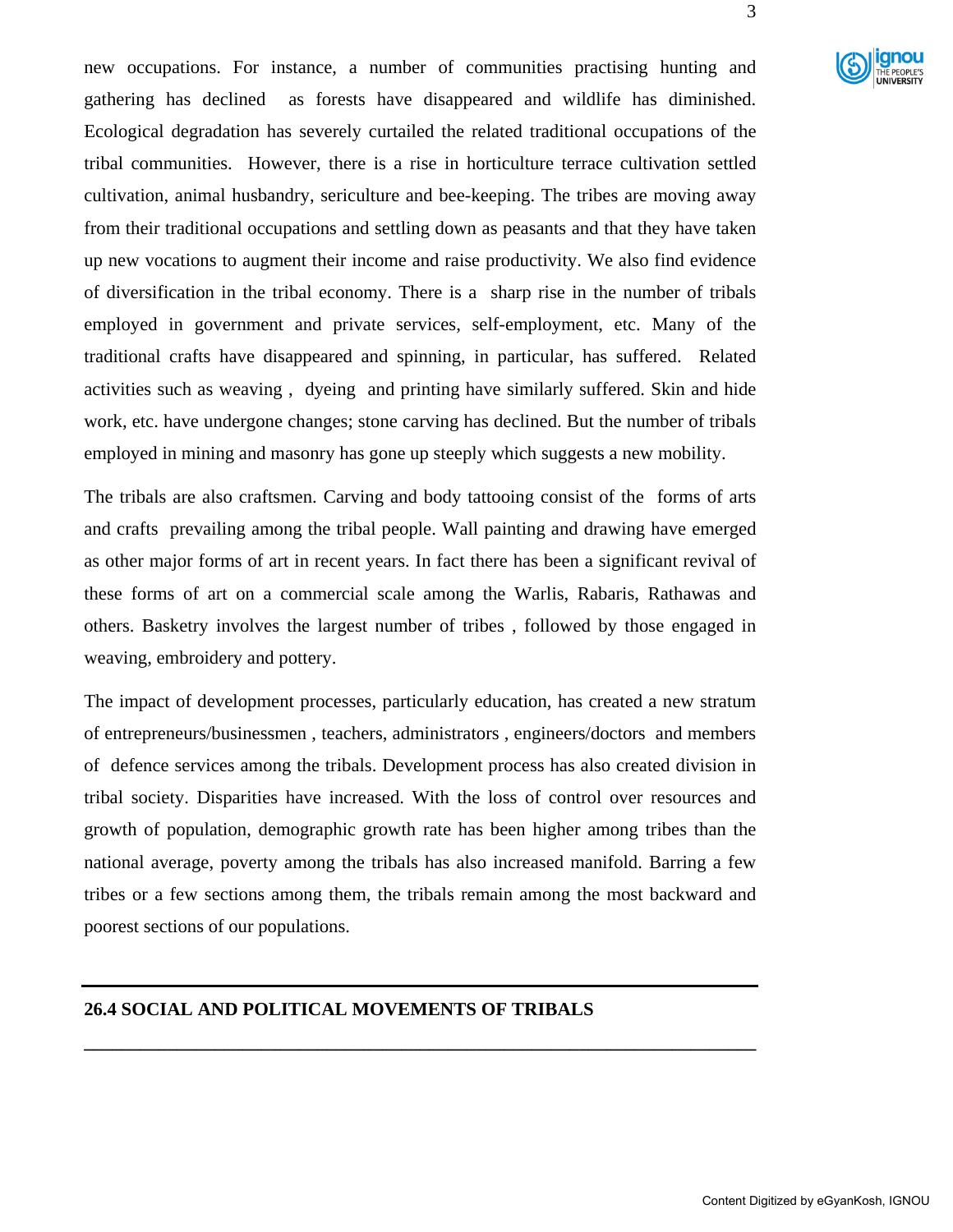In the pre-colonial period some of the tribes founded states in the territories extending from the north-east, through middle India to western and southern India. Where they did not found states, they were accommodated within regional political system, retaining a great deal of autonomy and freedom. Elsewhere the tribes were reported to be in disturbed conditions on the eve of the colonial role. For example, in western India the tribes such as Gonds, Vills and Kolis were reportedly in a disturbed state. The tribals often rose against regional powers such as the Marathas, Rajputs etc. The Mughals had put down the Kolis and the Marathas had dealt with the Bhils and Gonds, with a heavy hand. All this radically changed during the colonial period that witnessed the first major assault on tribal autonomy and tribal's control over their resources such as land, forest, minerals, etc. Colonialism also witnessed the dismantling of pre colonial political structures built up by the tribals or those that accommodated them. Therefore, tribals rebelled more often and organised movements and protests on a larger scale than any other community during the colonial period.

The First Phase (1795-1860)

The rise and establishment of the British rule saw the beginning of the first phase (1795- 1860) of the tribal uprisings which may be described as primary resistance movements. The Santhal insurrection (1855-6) represented a transitional phase marked by the agrarian resistance and revivalism.

In the North-East the sub-phases of tribal rebellions could be similarly demarcated. The Garos and Hajongs who submitted to the British rule to escape the tyranny of their zamindars, came under the influence of the Pagal Panthi. Their chief, Tipu who became the leader of the oppressed peasantry, founded a kingdom and was arrested. The Khasis were engaged in acts of depredations in the plains they raided from 1787 to 1825. The Singphos, Mishmis, Lushais, Khamptis and Daflas raided plains and killed people. The Khasis opposed the construction of the road, and the confederation of Khasi chiefs resisted the British attempt at the occupation of their country, led by Tirot Singh. The British sent out expeditions to punish the Lusahis, Mishmis etc. In middle India, this phase ended with the revolt of Maniram Dewan and Saranga Raja of Assam in 1857.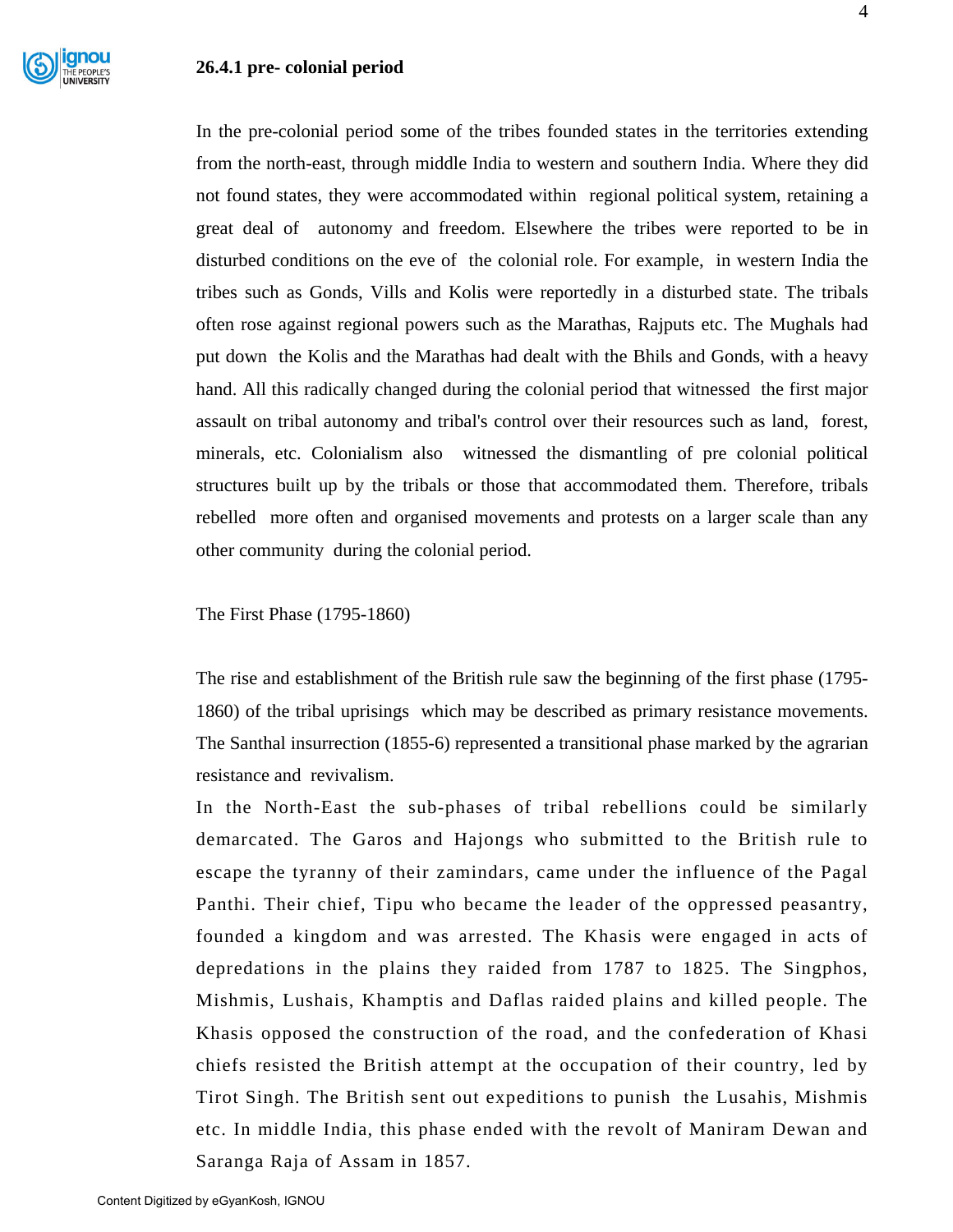#### The Second Phase (1860-1920)

The second phase (1860-1920) coincided with the onset of the intensive period of colonialism, which saw a much deeper penetration of merchant capital, a higher incidence of rent, etc., into tribal and peasant economies. It intensified the exploitation of the tribes. As a result of this, there were not only a larger number of movements, represented by such evocative native terms as *mulkui larai, fituri, meli, ulgulan* and *bhumakal*, involving many tribes but also a far more complex type of movement, which represented a curious mix of agrarian, religious and political issues. The Bhakti movement with its teneth of monotheism, vegetarianism, cleanliness, abstention from liquor, etc., was introduced by mendicants (gossainess) artisans and peasants moving into tribal areas. Christianity also arrived and under its impact a new tribal middle classes emerged, which was educated, conscious and self- respecting. Both Christianity and Bhakti movement contributed in this phase to the rise of millenarian movements. The tribal movements demonstrated, in varying degrees, tribal resistance against the assaults on their system and their attempt to prop up its mouldering edifices. They were followed by the socio-religious or revitalisation movements, viz, the Kherwar movement among the Santals (1871-80), the *Sardar* revivalistic movement among the Mundas and Oraons(1881-90), the Tana *bhagat* and Haribaba movements in Chotanagpur, the *bhagat* movement in Madhya Pradesh and Bhil revivalism, which were expressive of the tribals urge to create a new order. These two lines of the movement, through the length and breadth of the sub-continent, revealed striking similarities, a basis unity of response to almost the same complex of challenging forces.

The movement led by Birsa Munda (1874-1901) is the best known of the socio-political movements of this phase because the movement sought to establish Munda raj and independence. In its socio-religious aspects, it was like any other bhagat movement, with the difference that it was also influenced by Christianity, and it used both Hindu and Christian idioms to create the Munda ideology and world view. The rebels attacked police stations and officials, churches and missionaries. Though there was an undercurrent of hostility against the dikus (outsiders), there was no overt attack on them except in a couple of controversial cases. The uprising was quelled, but its lessons were acknowledged in the passing of the Chotanagpur tenancy act. It sought to protect the Munda land system,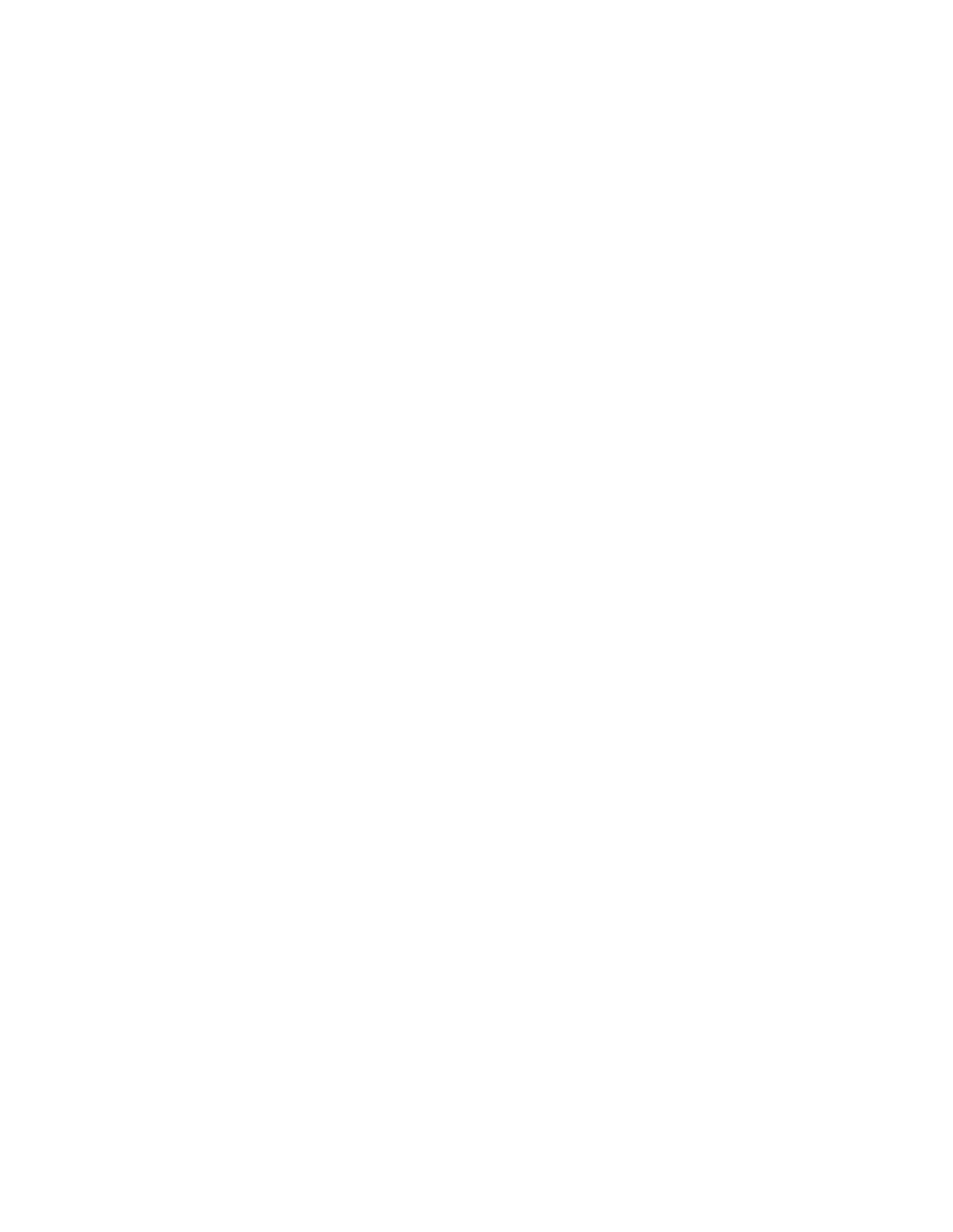

as early as 1889 to preserve the Khasi way of life. Through its platform the non-Christian Khasis have tried to strengthen the ancient system of clan relationship, which was disturbed by the large-scale conversion of the Khasis to Christianity. The second, the Zeliangrong movement, started as a religio-cultural movement under Jadunang. It assumed a political overtone and became the only movement to have established linkages with the national freedom struggle. Under Gaidinliu it remained strongly nationalistic, promoted tribal solidarity and demanded creation of a separate administrative unit for the Zeliangrong people to be formed out of the territories inhabited by the constituent tribes in the contiguous regions of Manipur, Assam and Nagaland, to which these states did not agree.

#### **Check Your Progress Exercise 1**

**Note: I) Use the space given below for your answer.** 

 **11) Check your answer with the given at the end of the unit.** 

1) What is the Seng Khasi?

**2)** Identify the main trends of the tribal movements in India during 1920-1947.

- - - - - - - - - -- - - - - - - -- - - - - - - -- -- - - - -- - - - -- - - - - - - - - --- - - - - - ------- - -- - - -- - -- -- ---------------------------------------------------------------------------------------------------- ------------------------------------------------------------------------------------------------------------

## **26.4.2 post-colonial period**

The post-colonial period witnessed intensification of the exploitation of resources of the land of the tribals and their marginalisation, immiseration or paupersation, despite progress in education and employment, representation in politics and share in power, and affluence of a section of tribal middle class. Therefore, this period witnessed the rise of a larger number of movements centered on the issues of identity, equality, empowerment, self-rule, etc. Tribal movements may broadly be classified into:

(a) Political movements for autonomy, independence, state formation, and self rule .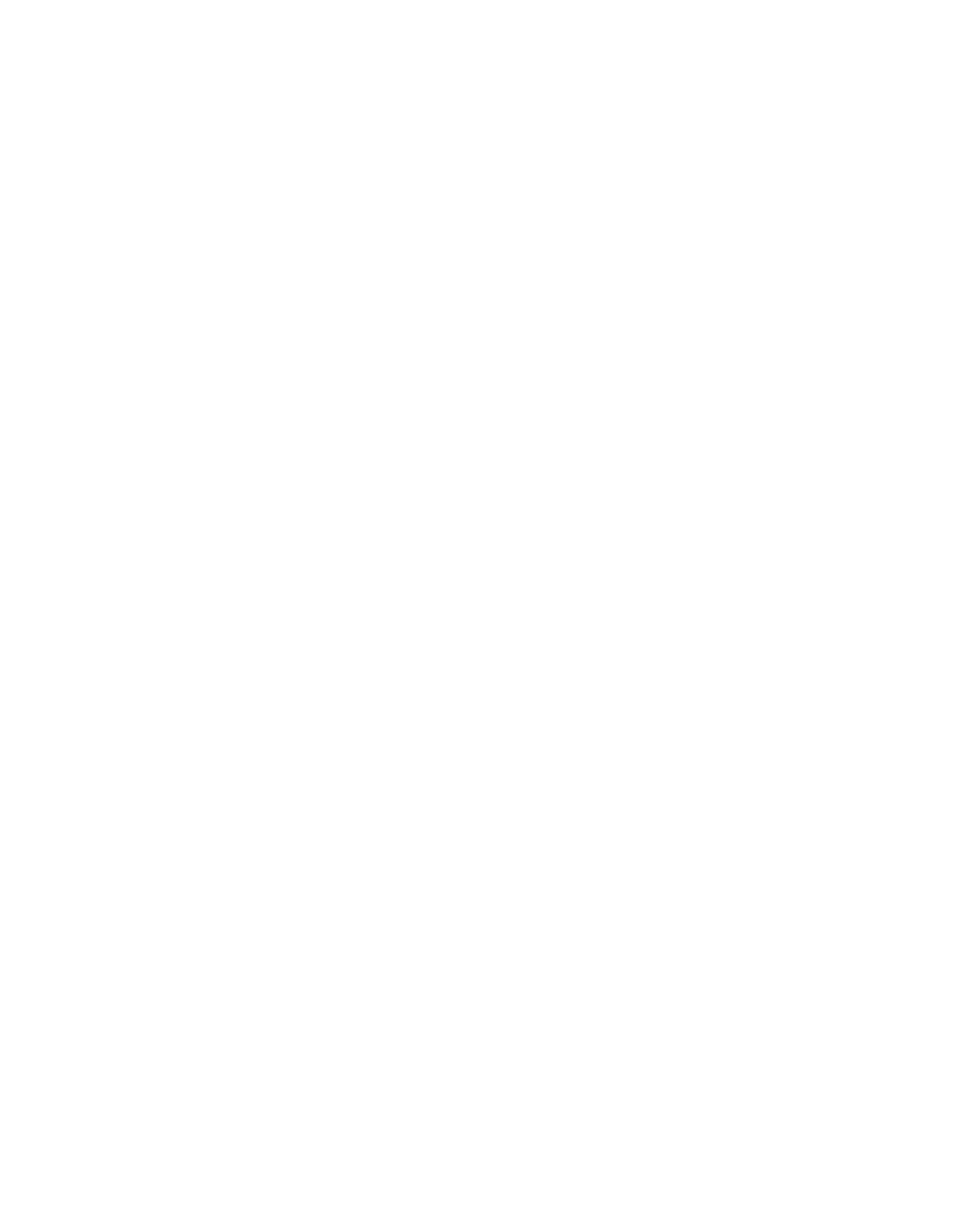

The Jharkhand Mukti Morcha emerged as a major political force in the industrial and mining belt of Chotanagpur and in state politics after the 1980 general elections. It sought to broad base the separatist movement by including with its ambit the peasant and working classes. The Jharkhand is described by its ideologues as an internal colony which is being exploited by outsiders. Even though the region accounts for 28 percent of minerals it avails itself of only 15 per cent of the state's budget for development. The development process itself is exploitative of the local inhabitants and outsiders have moved in to seize all opportunities of employment.

Through many vicissitudes that affected Jharkhand movement, the groundswell of support for a separate state continued and even intensified, bringing within its sweep major political parties. They started by setting up the regional structures in the 1980s, The then Prime Minister Indira Gandhi declared in 1980 that Chhotanagpur was a culturally distinct area. This was translated into an autonomous political authority in the early 1990s. In 1988, Bhartiya Janata Party committed itself to the formation of Vananchal State in terms of regional backwardness. Thus the two important players who were for long opposed to Jharkhand reversed their roles. All Left parties barring the CPI(M) supported the demand for a separate state in 1980s while highlighting land and forest issues, nationality, class and ethnic question, generally ignored by major parties. Thus while on the one side, the Jharkhand State was steadily growing and this was translated into electoral gains for the pro-state parties particularly the BJP in the 1990s.

The Committee on Jharkhand Matters recommended setting up of an autonomous authority. The Jharkhand Area Autonomous Council (JAAC) came into existence in 1993, but it fell short of the expectations of the people who demanded nothing short of a full state. In the two general elections held in 1995 and 1996 the all India parties advocating a separate state swept the polls Jhakhand state became a reality on 15 November 2000, substantially fulfilling the objective of a Jharkhand state set by the Jharkhand Party in 1950 and dream of a tribal raj held out by Birsa Munda, about one hundred year ago.

Political Movements in the North-East

Tribal movements in the North-East stand in a category by themselves because of the region's unique geopolitical situation and historical background. Political processes in the North-Eastern hills picked up on the eve of transfer of power when a considerable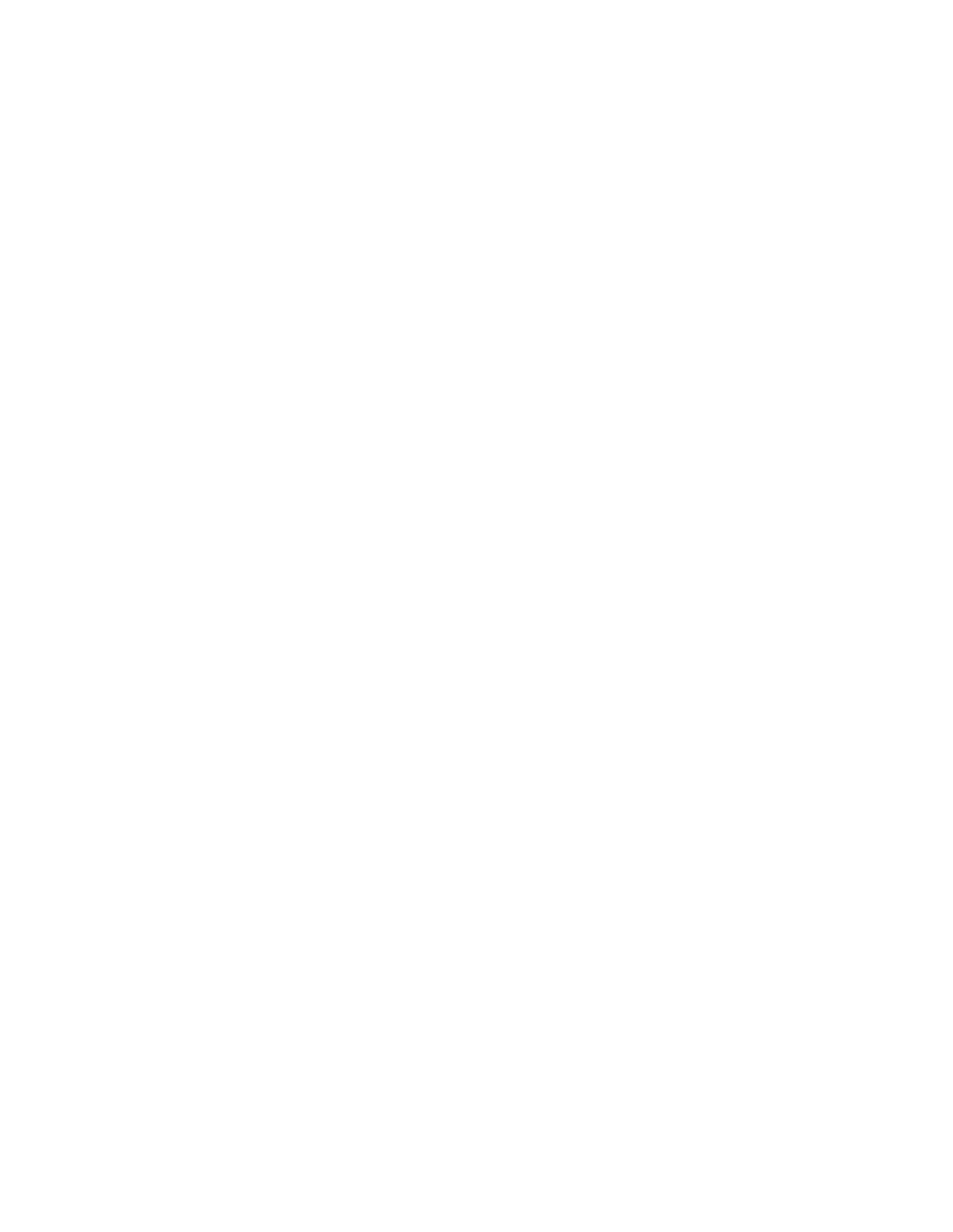

the beginning of the modern phase of the Naga movement. It gave a sense of political unity to the Naga tribes and it and embodied the concept of Naga nationhood.

In 1946, the British Government proposed a scheme to carve out a Trust Territory comprising the Naga Hills, the then NEFA area and a part of Burma, as a 'Crown Colony' under control from London. The educated Nagas in the NNC quickly opposed this idea of British colonisation, like the Indian National Congress, and declared that the British must quit Naga hills when they quit India.

The objectives of the NNC have developed through many phases from autonomy to independence. Under the in the 9-point agreement reached between the NNC and the Government of India — represented by the late Sir Akbar Hyderi, the then Governor of Assam on 27-29 June 1947, there were provisions for protection from land alienation, creation of administrative autonomy and a special responsibility of the Government of India for their implementation. The Naga movement from 1947 to 1954 in the Naga Hills remained peaceful and constitutional. Towards the end of 1949, the Naga National Council changed its goals favouring Independence outside India Union.

In 1954, the Naga announced the formation of the Hongkin Government that is the 'People's Sovereign Republic of Free Nagaland'. Violence broke out in 1954 and there were many incedents involving the Indian army and rebels. In July 1960, a 16-point agreement was reached between Prime Minister Pandit Jawaharlal Nehru and a Naga delegation. On 1 August 1960, Prime Minister Nehru announced in Parliament the decision of the Government to make 'Nagaland' the 16th state of the Indian Union. By this time a new group of 'overground' Naga leaders had emerged in Nagaland, who formed the Nagaland Nationalist Organisation (NNO). The NNO was formed mainly by those leaders who had been instrumental in bringing about statehood for Nagaland. In the same way, there emerged the Democratic Party of Nagaland which was formed by those who differed from the NNO leadership and harboured sympathy for the secessionist underground group. However, the militant section of the Naga movement remained underground for more than a decade between 1954 and 1964. Till 1968, several rounds of talks were held between the underground leaders. Another landmark was the signing of the Shillong Accord, on 11 November 1975 under the terms of which the underground Naga accepted the Indian Constitution, the deposited their arms and government of India in turn released Naga political prisoners and promised their rehabilitation. However, while there has been no resumption of insurgency and more and more underground have come over ground, renouncing violence and Nagaland has generally remained an oasis of peace and stability in the troubled North-East, the Accord has been repudiated by Phizo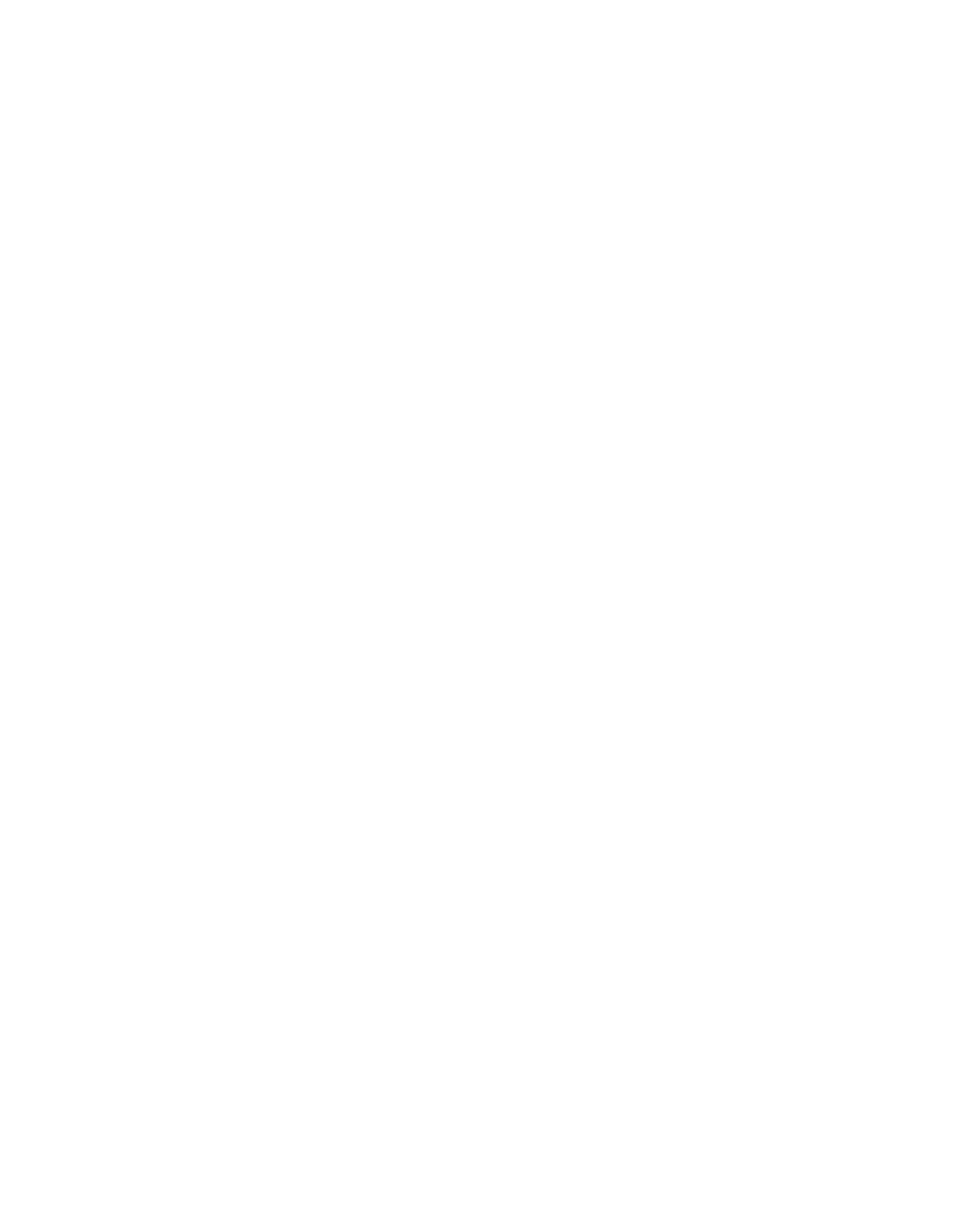

The tribals are asking not only for restoration of the land that they lost by invoking the provision of the Andhra Pradesh Scheduled Area Land Transfer Regulations, 1959, which come into force in 1963, but also the transfer of ownership and delivery of possession in regard to the land allotted to them. Of late, they have been organised by CPI (ML) of the People's War Group (PWG). In February 1981 there was an unusual spurt of forced harvesting on lands taken away from them by non-tribals, raiding of houses of moneylenders and decamping with mortgaged valuables. The traditional system of communication was revived to organise the tribals. Signals were exchanged by beating the drum. The Gond *durbar* held on 6 February 1981 at Keslapur declared that the problems of the tribals had come to a boiling point. The Gonds also prevented the demarcation of land for afforestation. They had earlier reacted strongly to the scheduling of the Lumbadars, a community of traders and moneylenders, as a tribe in 1977, because the Lumbadars always exploited the tribals and their status as a tribe helped them to legitimize their illegal possession of the Gonds' land. On 20 April 1981 a conference was planned by CPI(ML) at Indervalli. The meeting was banned and the tribals were persuaded not to assemble there. However, they took out a procession which came into conflict with a police force. About 15 tribals lost their lives.

### **26.5 CHARACTERISTICS AND CONSEQUENCES OF TRIBAL MOVEMENTS**

**\_\_\_\_\_\_\_\_\_\_\_\_\_\_\_\_\_\_\_\_\_\_\_\_\_\_\_\_\_\_\_\_\_\_\_\_\_\_\_\_\_\_\_\_\_\_\_\_\_\_\_\_\_\_\_\_\_\_\_\_\_\_\_\_\_\_\_\_\_\_\_\_** 

\_\_\_\_\_\_\_\_\_\_\_\_\_\_\_\_\_\_\_\_\_\_\_\_\_\_\_\_\_\_\_\_\_\_\_\_\_\_\_\_\_\_\_\_\_\_\_\_\_\_\_\_\_\_\_\_\_\_\_\_\_\_\_\_\_\_\_\_\_\_\_\_

The leadership of the tribal movements has mainly emerged from themselves. While the leadership of the first phase emerged from the upper crust of tribal society, that of the second rose from the lowest rung of it. The Santal brothers were landless - Birsa Munda was a raiyat or a parja (crop-sharer) and Govind Giri was a hali. The leadership of the third phase and postcolonial periods was provided by the members of the upcoming tribal middle class, both in middle India and in the North-East. They were educated people which included priests, catechists, teachers, public servants, rural leaders and professionals who spoke largely in secular idioms. The leadership of the social reform movement was provided by the outsiders such as the Gandhian workers, of the Parja Mandal agitation by outsiders like Motilal Tejawat and of some tribal uprisings such as the Nagesia by even "Baniyas".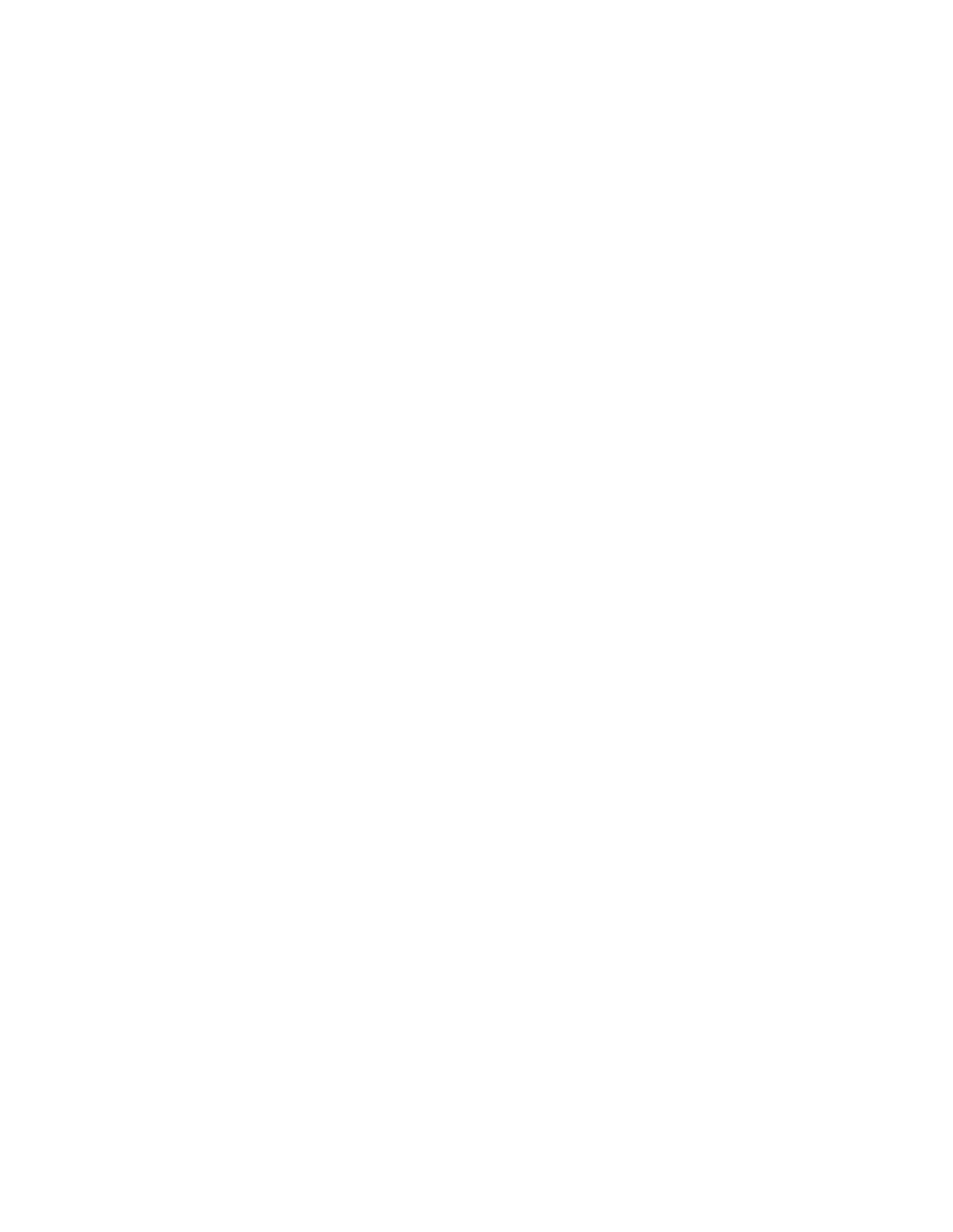# **Check your Progress Exercise 2**

**Note:** I) Use the space given below for your answer.

- ii) Check Your answer with the answer given at the end of the unit.
- 1) What were the reasons for the decline of the Jharkhand Party in the 1960s?

----------------------------------------------------------------------------------------------------------- ----------------------------------------------------------------------------------------------------------- ----------------------------------------------------------------------------------------------------------- 2) What was the "Crown Colony" ? ----------------------------------------------------------------------------------------------------------- ----------------------------------------------------------------------------------------------------------- ----------------------------------------------------------------------------------------------------------- 3) What was the Shillong Accord? ----------------------------------------------------------------------------------------------------------- ----------------------------------------------------------------------------------------------------------- 4) What have been the main goals of the tribal movements in India? ----------------------------------------------------------------------------------------------------------- ----------------------------------------------------------------------------------------------------------- ----------------------------------------------------------------------------------------------------------- -

# **26.6 LET US SUM UP**

The tribal movements are now being characterised as identity-based movements, of which various other issues relating to autonomy, land , forest, language and scripts are only ramifications. It is identity that is under stress. Identity stands at the centre-stage. This change in perception has now been made possible by people's own understanding of the situation, their perception of growing threat to their identity, the ongoing environmental and indigenous people's movements, and so on. The tribal movements now are being placed within the context of power relations, the scramble for power, the

\_\_\_\_\_\_\_\_\_\_\_\_\_\_\_\_\_\_\_\_\_\_\_\_\_\_\_\_\_\_\_\_\_\_\_\_\_\_\_\_\_\_\_\_\_\_\_\_\_\_\_\_\_\_\_\_\_\_\_\_\_\_\_\_\_\_\_\_\_\_\_

**\_\_\_\_\_\_\_\_\_\_\_\_\_\_\_\_\_\_\_\_\_\_\_\_\_\_\_\_\_\_\_\_\_\_\_\_\_\_\_\_\_\_\_\_\_\_\_\_\_\_\_\_\_\_\_\_\_\_\_\_\_\_\_\_\_\_\_\_\_\_\_\_**